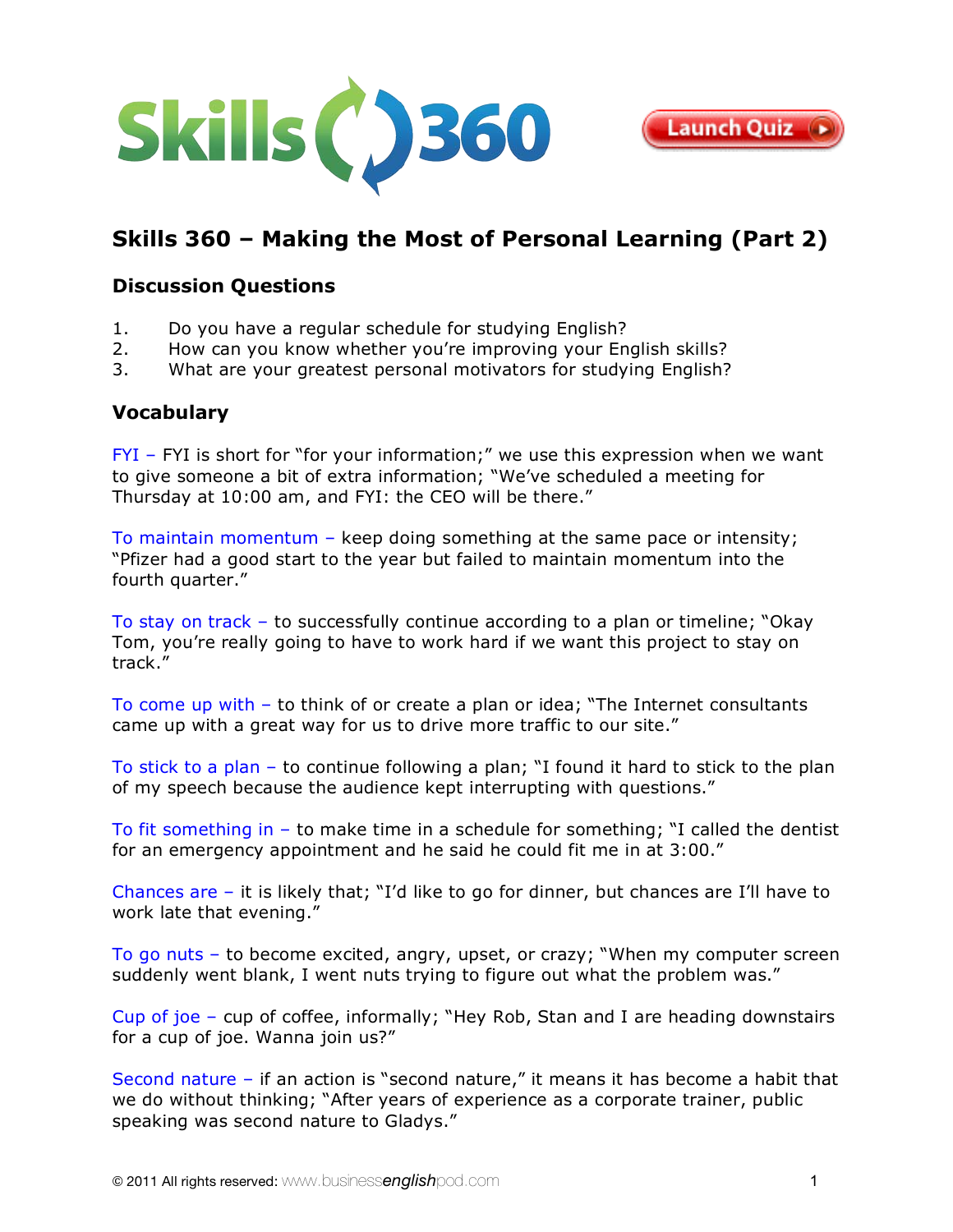Reinforce – to make stronger with extra support; "To reinforce any skill, you simply need to practice over and over again."

To track / assess progress – to watch how something develops or proceeds; "A good manager will track new employees' progress to make sure they are learning the position correctly."

To break something down into – to reduce something to smaller parts; "To explain the manufacturing process to the visitors, the line manager broke it down into five stages."

To stay on track – to maintain progress; "If we want to complete the plans this week, we'll have to stay on track."

Carrot – a potential reward that motivates people to do something; we often use this expression along with "stick," which is a potential punishment that motivates people to do something; "An extended Christmas holiday was the carrot that management held out to employees so that they'd finish the big project on time."

Milestones – Milestones mark significant achievements along the path to achieving a goal or completing a project; "We're going to be in big trouble if we don't reach the first milestone this week."

To give a spark – a spark is what may start a fire, so if something gives you a spark it means it motivates some activity; "Gerald became quite lazy at work and there seemed to be nothing we – or his manager – could do to give him a spark."

To cash something in – to exchange something for its stated value; "After a couple of hours at the poker table, I cashed in my chips and went home."

Roadblock – obstacle, or something that gets in the way of doing something; "In many Asian companies, not knowing English can be a major career roadblock."

To flounder – to experience difficulty, frustration, or confusion; "I thought I would enjoy a position in marketing, but I floundered and asked to be moved back to sales."

Flesh and blood – a living human being; "It has become increasingly difficult to get a flesh and blood customer service representative on the phone when you have an inquiry."

To pour in – to arrive in great numbers; "After we outsourced our customer service, complaints began pouring in."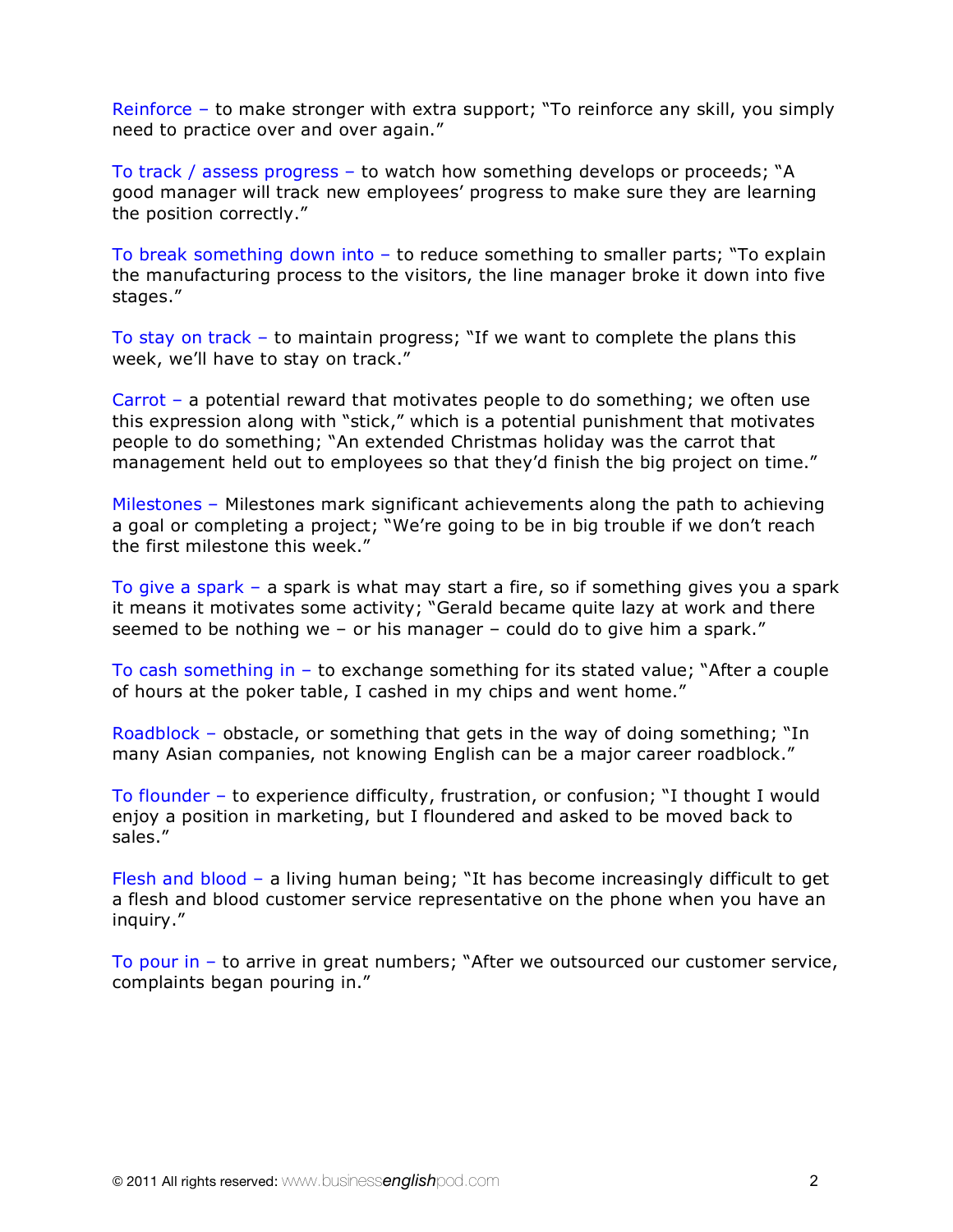## **Transcript**

Welcome back to the Skills 360 podcast. My name's Tim, and today we're going to look at some more tips and ideas for making the most of your personal learning.

And FYI: listening to Skills 360 just got easier. Yes, this podcast now has its own channel on iTunes. If you don't already subscribe, visit [BEP](http://businessenglishpod.com/) or [myBEonline](http://mybeonline.com/blog/category/business-english-skills-360/) for the free subscription links.

Okay, so last week I talked about setting yourself up with a system of personal learning. Today, I'm going to be talking about maintaining your momentum and staying on track.

All right. You've set some goals, found some resources, and come up with a plan for your personal learning. How are you going to stick to that plan? One of the greatest things you can do to maintain your momentum is to establish a *routine*. If you keep thinking that you'll study if and when you get the time, or if you just try to fit in some listening practice every now and then when you get 20 minutes of free time, chances are you won't achieve your goals. You'll go nuts with frustration. You need to be regular. This usually means studying at the same time every day. Whether it's on your commute, over your morning cup of joe, or part of your evening routine, doing it the same time every day will help make it a habit. It will become second nature, just like brushing your teeth.

Part of your routine should include a regular review of what you've already done. There's nothing worse than putting in the work to learn something and then forgetting it a short time later. In last week's episode we talked about variety, which means the *breadth* of input. But you also need *depth.* So don't forget to look back and reinforce what you've already studied.

Now, remember in our last episode I talked about setting goals… SMART goals? Well, as you work toward those goals, you need to track or assess your progress. Are you actually coming closer to reaching your goals? Assessing your progress could involve breaking your goals down into stages. Reaching those stages means making progress. This could also mean keeping a careful record of what you do and what you *can* do. You will be able to look back through your record and see how far you've come. Another way to track yourself is to use our BuddyBucks system on mybeonline.com. What are BuddyBucks? Basically, they're points that you earn for *participating* and learning. The more BuddyBucks you earn, the more progress you're making. It's a great way to see how much you're getting done.

But tracking your progress is not always enough to keep your learning on track. You might need to dangle a carrot in front of yourself. I'm talking about rewards, which are closely related to motivation. You have to feel like you're getting something for your hard work. You can certainly set different kinds of rewards for yourself for achieving certain milestones or reaching certain goals. For short-term goals, it could be something as simple as a cup of coffee. For larger goals, it could be a movie or concert or even a weekend away. And this is another way that BuddyBucks might help give you a spark. When you earn enough BuddyBucks, you can cash them in for access to more Business English Pod resources. Or access to human resources... by that I mean teachers... which brings me to my next point.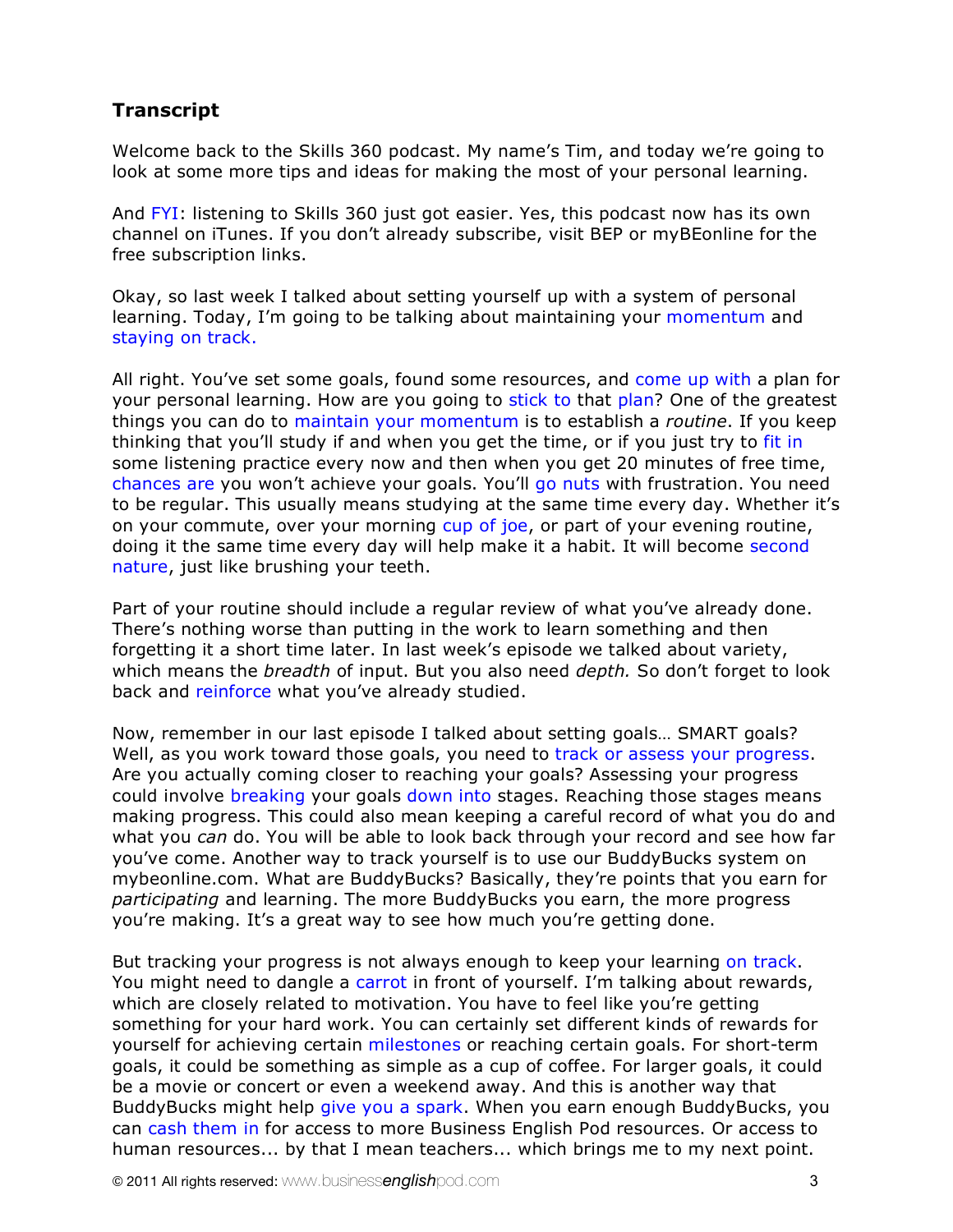Sometimes learners encounter roadblocks when they have difficulty in their studies or can't find answers to their questions. When this happens, some people flounder or become dejected. But you don't have to. Someone has the answers to your questions, and you don't need to suffer in silence. I'm talking about teachers. Get help when you need it! If you're not taking a class and don't have a flesh and blood teacher to help you, then go online. Post your questions to popular forums and watch the responses pour in. Or connect with a teacher online for one-on-one help. How or where to find a teacher? We'll, we'll have answer for that soon, so keep your eyes on [myBEonline.com](http://mybeonline.com/blog/category/business-english-skills-360/) 

Great stuff. That's all for today. I'd like to wish you the best of luck in your journey of learning. Take good care of your motivation and you'll do great. If you'd like to test yourself on what we've just covered, have a look at the **[myBEonline.com](http://mybeonline.com/)** website. There you'll find a quiz about today's show as well as a complete transcript. So long, and see you again soon.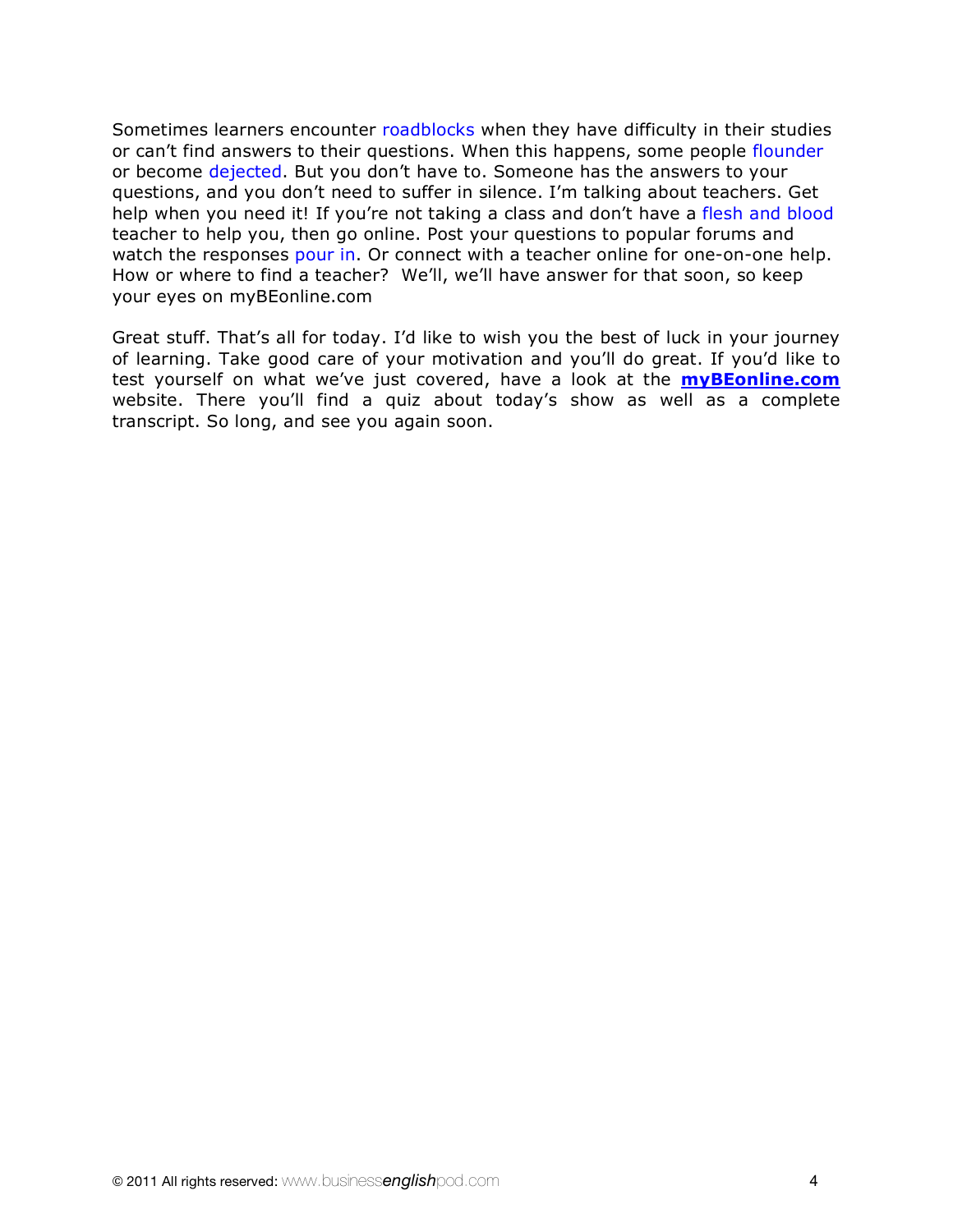## **Review**

- 1. Tim uses several expressions to mean "continuing to follow a plan." Which of the following is NOT one of them?
	- A stick to a plan
	- B stay on track
	- C come up with a plan
	- D maintain momentum
- 2. What does Tim mean when he says that studying will become "second nature?"
	- A It will become easier.
	- B It will become habitual.
	- C It will become a lower priority.
	- D It will become more difficult.
- 3. According to Tim, what will give *depth* to your studies?
	- A Reviewing regularly.
	- B Finding a great variety of input.
	- C Tracking your progress.
	- D Setting clear goals.
- 4. Which of the following may be part of tracking or assessing your progress? (check all that apply)
	- A reinforcing what you have already studied
	- B using the BuddyBucks system on myBEonline.com
	- C using new ways to motivate yourself
	- D writing down what you study
	- E breaking your goals into stages
	- F taking a standardized English test
- 5. Tim mentions a movie and a concert as...
	- A ... appropriate rewards for short-term goals.
	- B ... good sources of authentic English.
	- C ... examples of large rewards.
	- D ... useful distractions from the stress of studying.
- 6. Put the words in the correct spaces:

| dejected | flounder | roadblocks |
|----------|----------|------------|
|          |          |            |

| When learners encounter | , they may |  |
|-------------------------|------------|--|
| become                  |            |  |